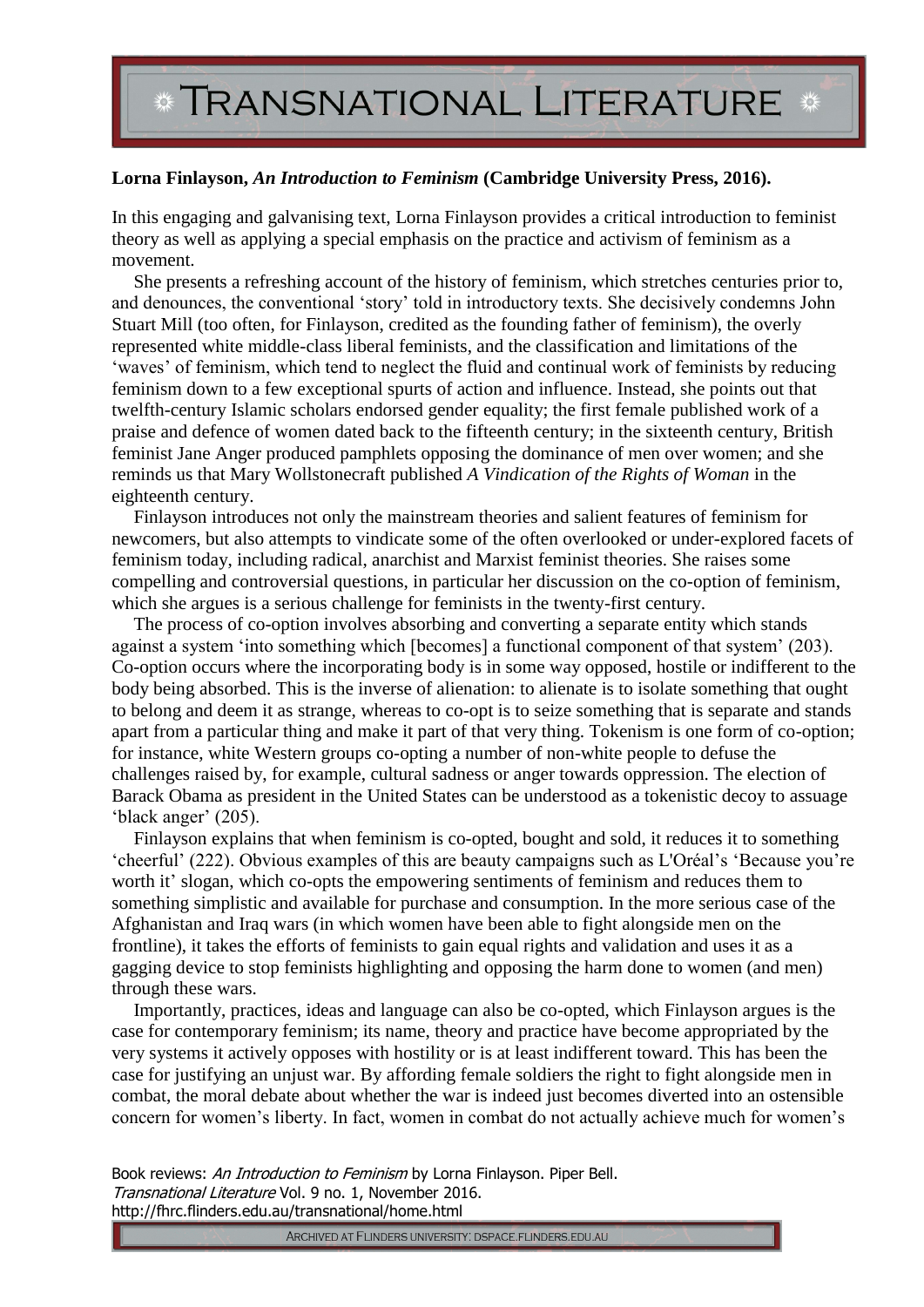liberation: neither for the soldiers nor for the women and girls of the invaded countries. In this instance, the sentiment of equal political and employment representation has been co-opted and muddled. Not only are women not represented as military leaders, they risk sexual assault and losing their lives to fight in an unjust war under the guise of 'feminism'. Moreover, many of the women and girls from the war torn countries have also lost their lives and their autonomy has not been improved by Western military involvement. Finlayson emphasises that the strongest forms of feminism involve a focus on challenging and transforming existing social structures of patriarchy and oppression, which cannot be achieved through a simplistic approach of inserting more women into those structures (210-11). Thus, she explains, by co-opting feminist theory, Western leaders have been able to make claims about the liberty being achieved for women by invading countries under the guise of a feminist or democratic cause. But in fact, the Afghanistan and Iraq wars have not benefited or liberated women and have instead worsened their lives in a myriad of ways.

Finlayson links this to Susan Moller Okin's prominent thesis that there is a conflict between a commitment to women's rights and multiculturalism, specifically a conflict between liberal tolerance of cultural diversity and feminist ideals of equal worth and autonomy for women. For Okin, many minority cultures are illiberal, more patriarchal and incredibly harmful for women (for example, religious 'honour killings' and forced and under-age marriages), than are the majority cultures in Western democracies. But, Finlayson argues, liberals such as Okin fear being labelled as 'cultural imperialists' but fail, so Finlayson thinks, to gain even a basic understanding of the cultures they are criticising (218-9).

Finlayson thinks this debate comes down to asking 'are we doing "ideal theory", or are we arguing about what should happen in the world as we know it?' (219). If it is a case of 'ideal theory', then she advises us to abandon it, as it is 'decadent' and nonsensical, for we cannot properly understand the kinds of minority cultural practices that would exist in an ideal just society without being influenced by effects of racism and colonialism.

If it is a question of 'non-ideal theory', the response should be to highlight the fact that women are harmed by not only racism and social exclusion but also by the act of being 'rescued' by policies bolstered by racist or colonial principles. In fact, Finlayson argues, liberal feminism is harmful for the women from non-Western minority cultures that Okin seeks to liberate, but also for white Western women as well. This is due to the way it shifts feminists' attention away from the facets of their own cultures which are misunderstood as liberal rather than oppressive (219).

Finlayson's discussion of co-opting is a compelling account of the state of things as they are, and a real challenge for contemporary feminist theory. As a cautionary tale of how feminism is 'absorbed, hijacked, twisted and betrayed by the world it seeks to change' (198), it alerts us to the ways our struggle to achieve political representation, employment and economic equality, nondiscrimination, and so on, has been blurred and 'achieved' in ways that have further cemented our oppression. Representation in the frontline of war has not liberated women, just as telling women to buy into conventions of beauty because it 'empowers' us does not help us to be viewed by men as political equals. Co-opting seems, then, to be a good way to disarm and gag the oppressed.

Finlayson's aim seems to be to raise the alarm and consciousness of feminists to the threat of cooption, but she stops short, admittedly, of offering a solution. How ought we respond to the threat of co-option and reclaim and control feminist theory once more? Finlayson appears to suggest we resist co-option, but does not provide an alternative. Resistance to social and political inclusion is not a strong political strategy. Would Finlayson prefer women to retreat altogether and reject an attempt at non-discrimination in the workplace because it risks feminism being co-opted? Is she suggesting that African Americans would prefer not to have had an African American president elected? A strong political strategy cannot take the form of digging your heels in to stay separate

Book reviews: An Introduction to Feminism by Lorna Finlayson. Piper Bell. Transnational Literature Vol. 9 no. 1, November 2016. http://fhrc.flinders.edu.au/transnational/home.html

ARCHIVED AT FLINDERS UNIVERSITY: DSPACE.FLINDERS.EDU.AU